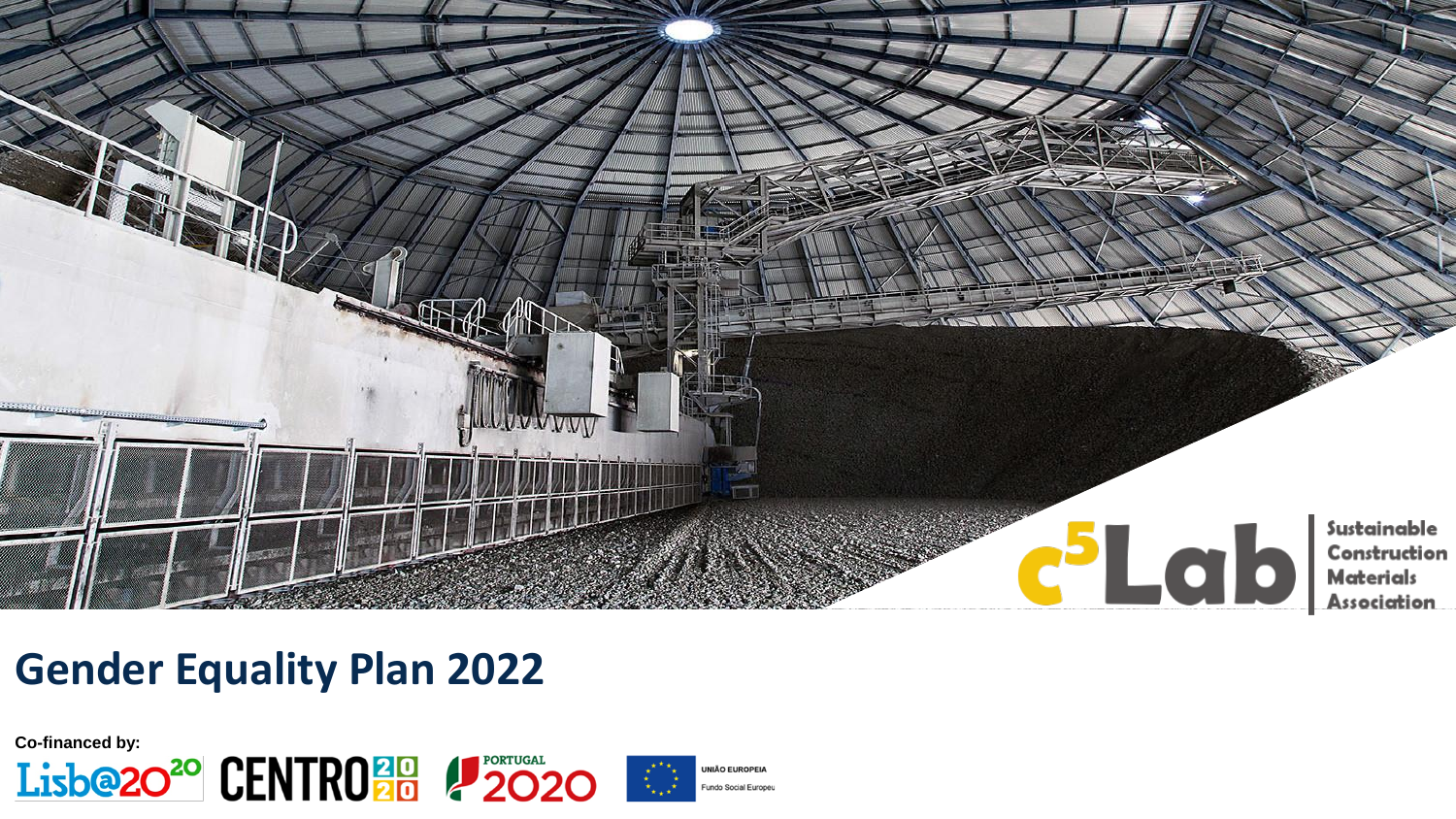## Index

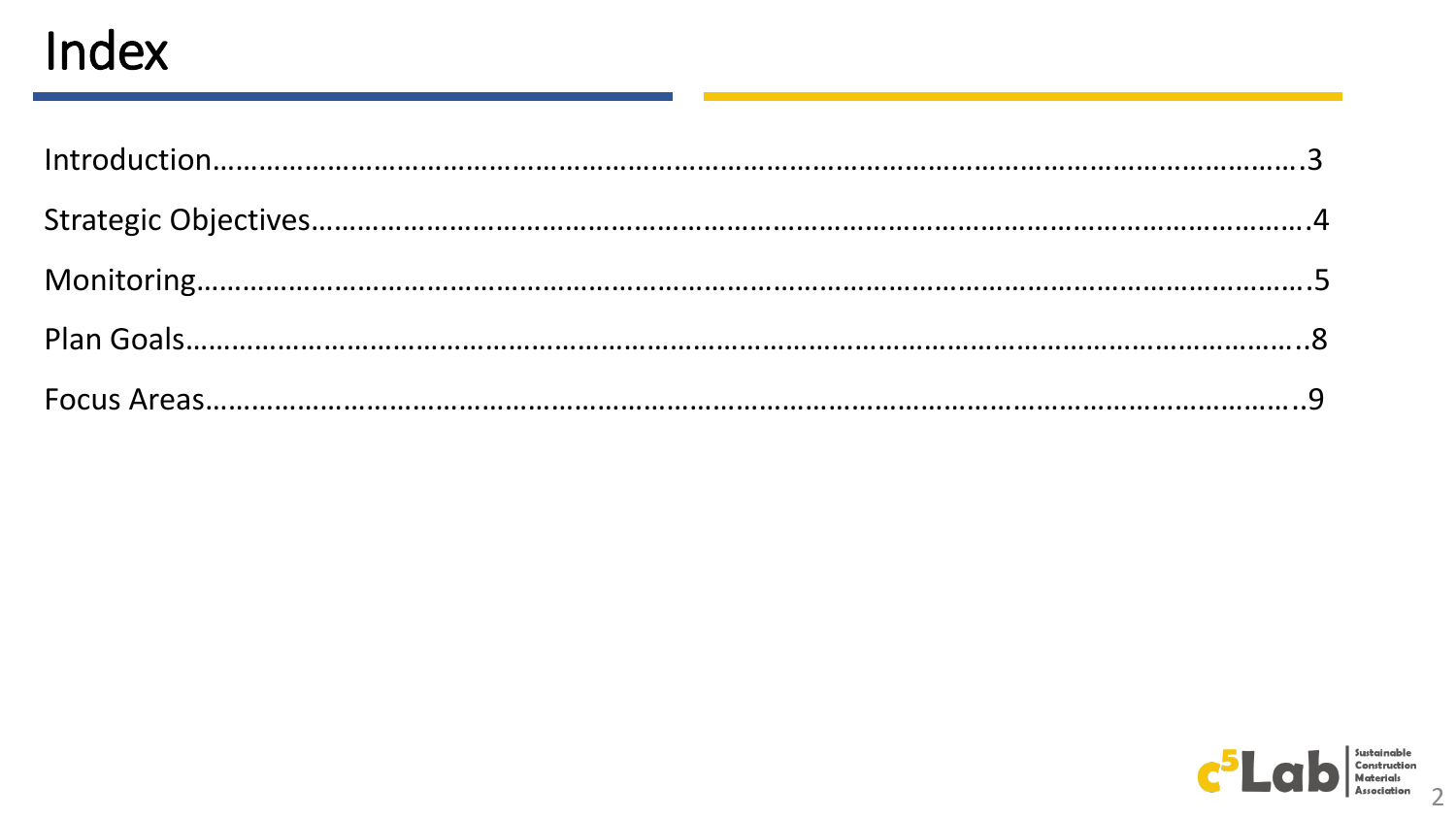The **Gender Equality Plan** is aligned with the requirements and/or recommendations of some supranational bodies, such as the United Nations (Sustainable Development Goals of the 2030 Agenda), European Commission (Horizon Europe) or the European Research Area.

This Plan covers equality of the genders among researchers and staff, as well as gender mainstreaming in strategy formulation and decision-making of the **c <sup>5</sup>Lab**. The Plan specifies objectives and measures that are intended to contribute to the objectives being attained.

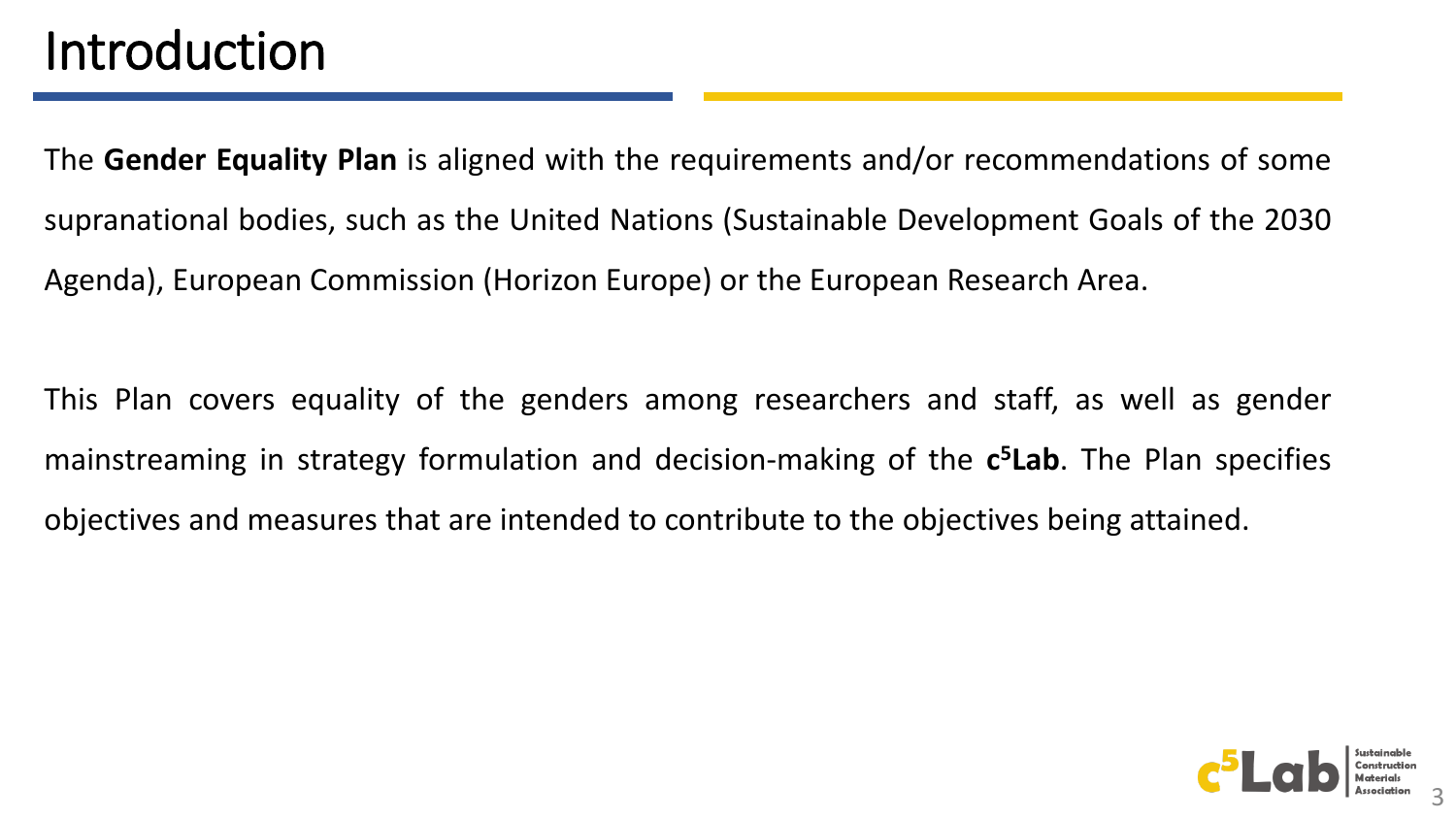In developing and implementing the commitments made by **c <sup>5</sup>Lab** has been incorporating into its action strategy some actions that contribute to make gender equality and actions at all levels, and to guarantee the conditions for full and equal participation (regardless of gender) in professional activity.

The **c <sup>5</sup>Lab** has the mission of providing a platform of applied and multi-disciplinary research at the highest international level, which contributes to the qualified and scientific employment in the cement industry, committed to increase the competitiveness of the national industry in the context of the RNC2050<sup>1</sup>, PNEC2030<sup>1</sup> and of the SDG<sup>1</sup>.

*<sup>1</sup>Plano Nacional de Energia e Clima (PNEC 2050); Plano-nacional de energia e clima (PNEC 2030); Sustainable Development Goals (SDG)*

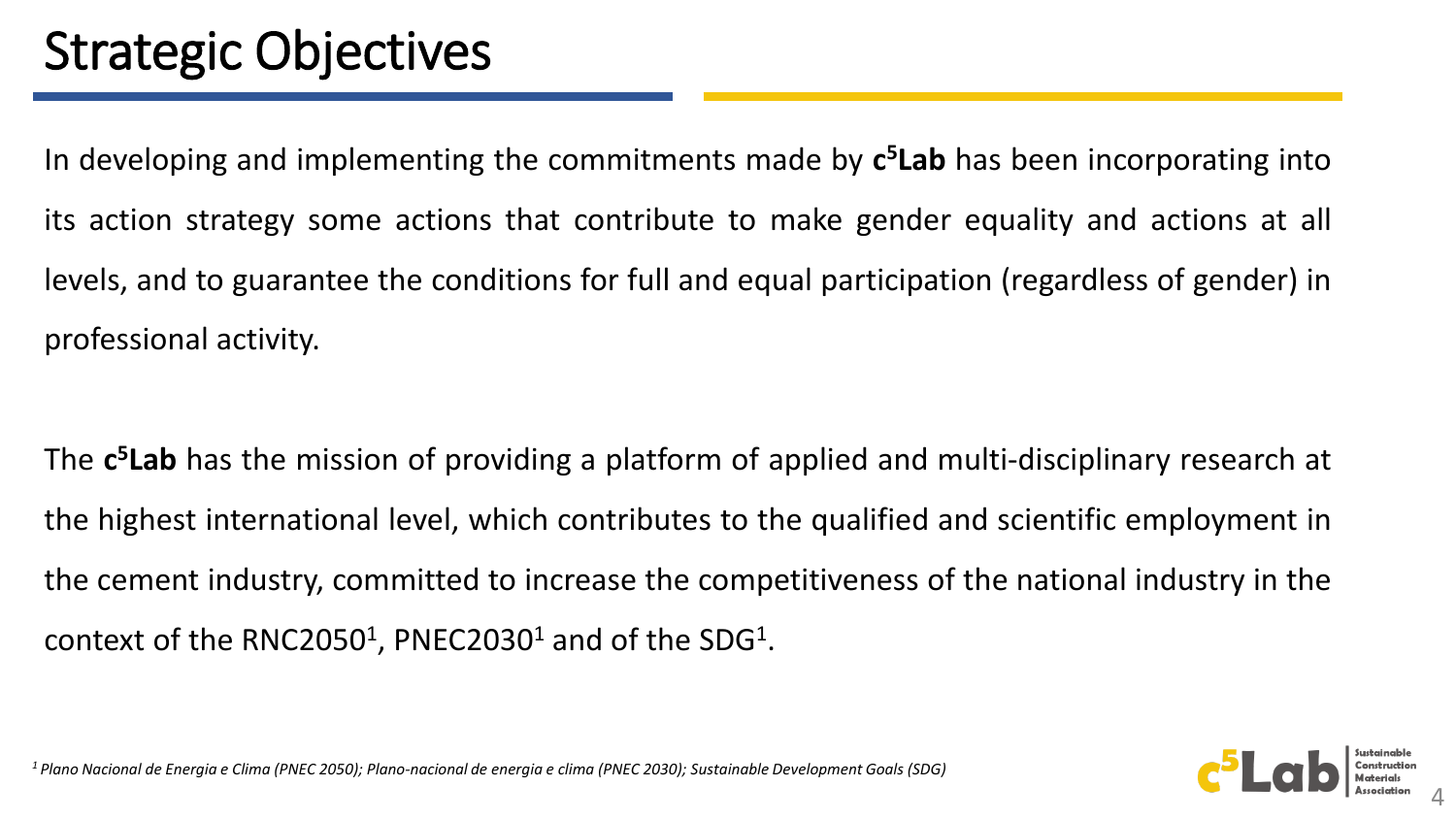# Monitoring

#### **Researchers by gender.**

The global female representativity

in all the researchers of **c <sup>5</sup>Lab** is of 53 %.

#### Gender



Age  $20 - 29$ 16% 30-39  $40+$ 47% 38%  $\sum_{50\%}$  $\prod_{50\%}$ Ť 60% 30-39  $40+$ 20-29



**Researchers by age.**

The global age (20-29) representativity in all the researchers of **c <sup>5</sup>Lab** is of 47 %.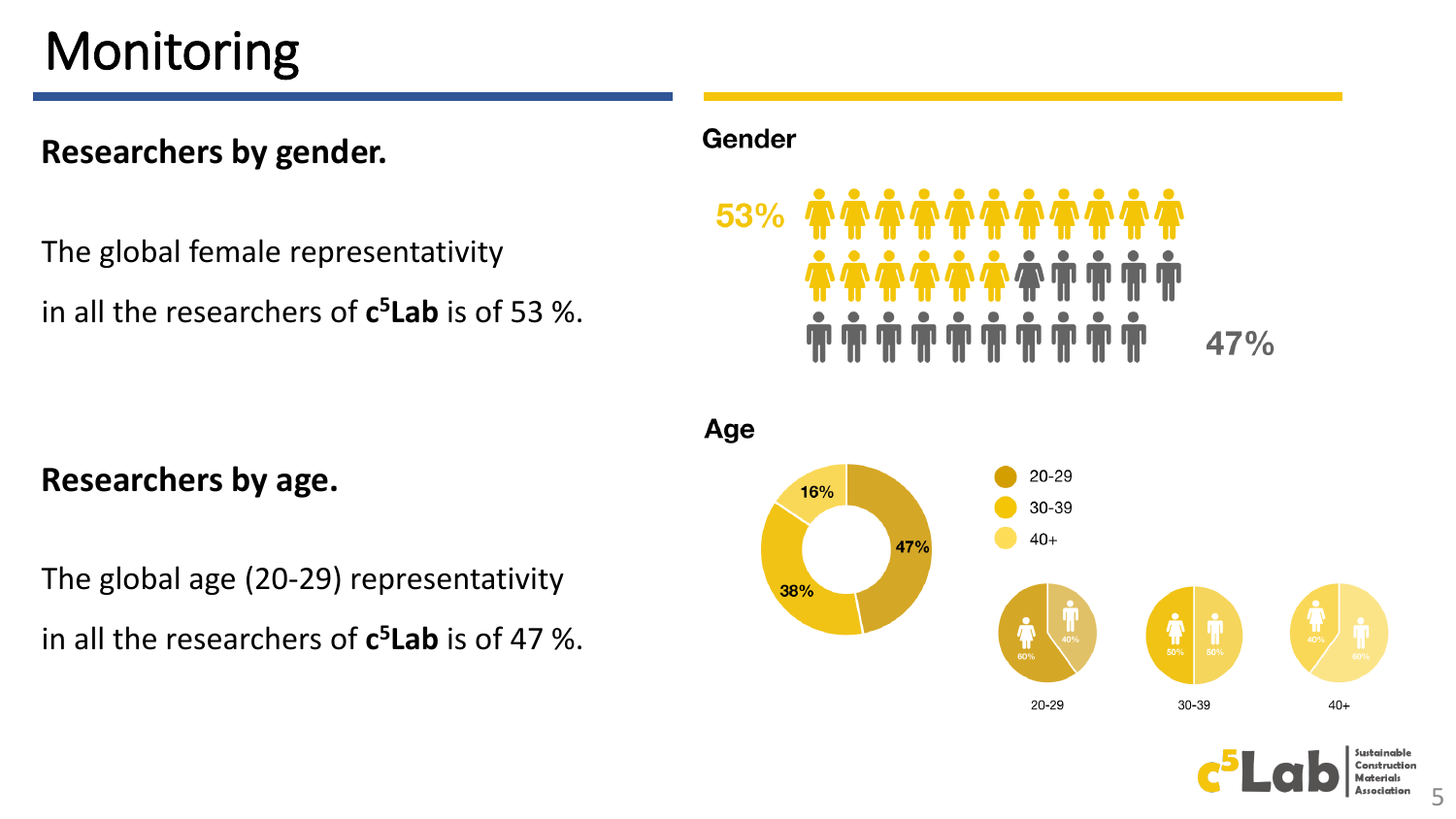## Monitoring

#### **Researchers by academic level and field.**

Academic career at **c <sup>5</sup>Lab** by level are represented in all categories. The percentage of PhD in the researchers is 31 %, for MSc is 66 % and BSc is only 3 %.

The areas of chemical, civil, environmental and materials engineering have more than 43% of female representativity. Mining engineering, architecture and biology, all with one person assigned, has a female representant.

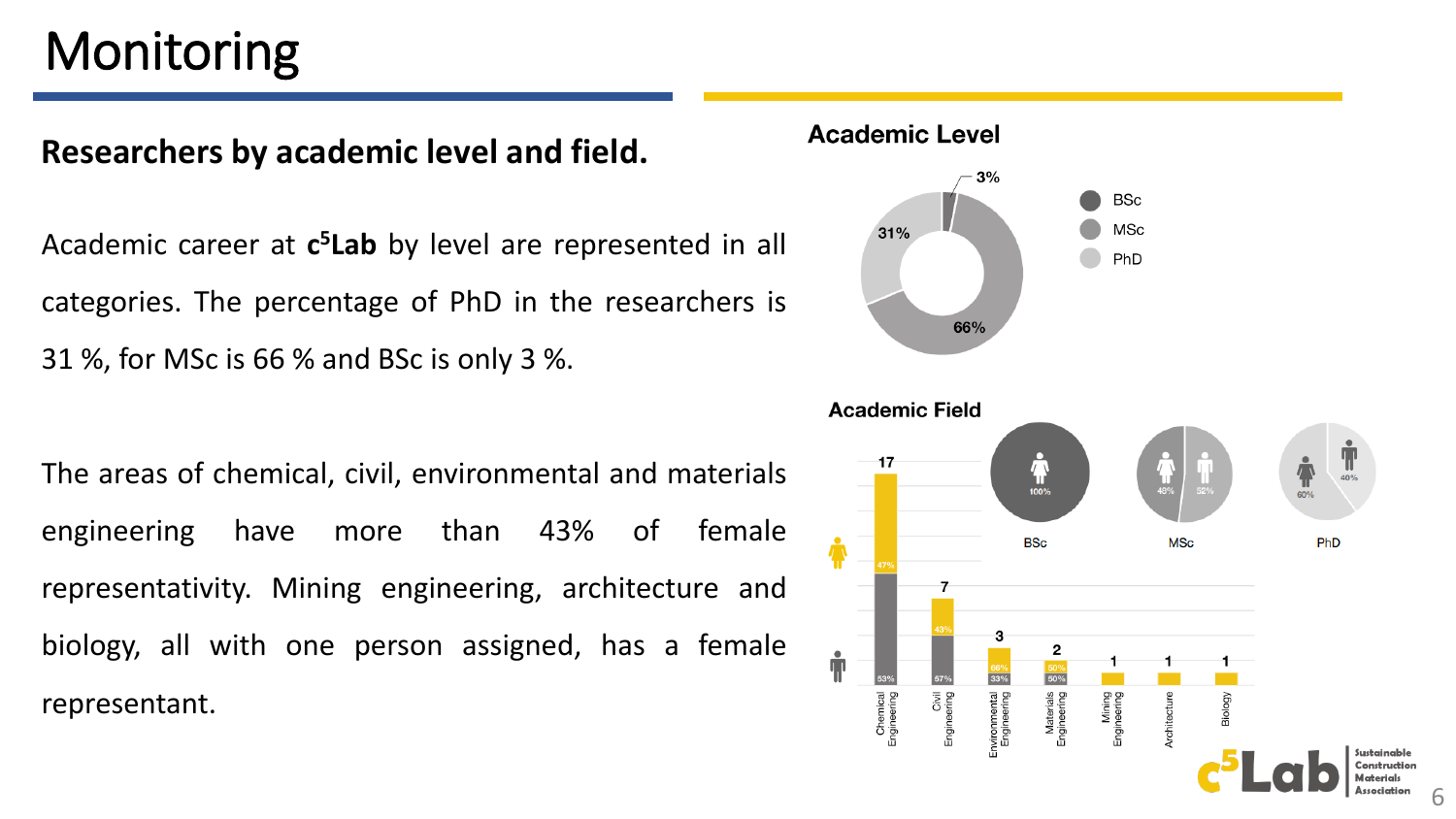## Monitoring

The researchers nationality are distributed for 6 countries.

Portugal is the one with higher representativity.

**Nationality 6 countries** 



Brazil (3) Colombia (1) Moldova (1) Morocco (1) Portugal (25) Spain (1)

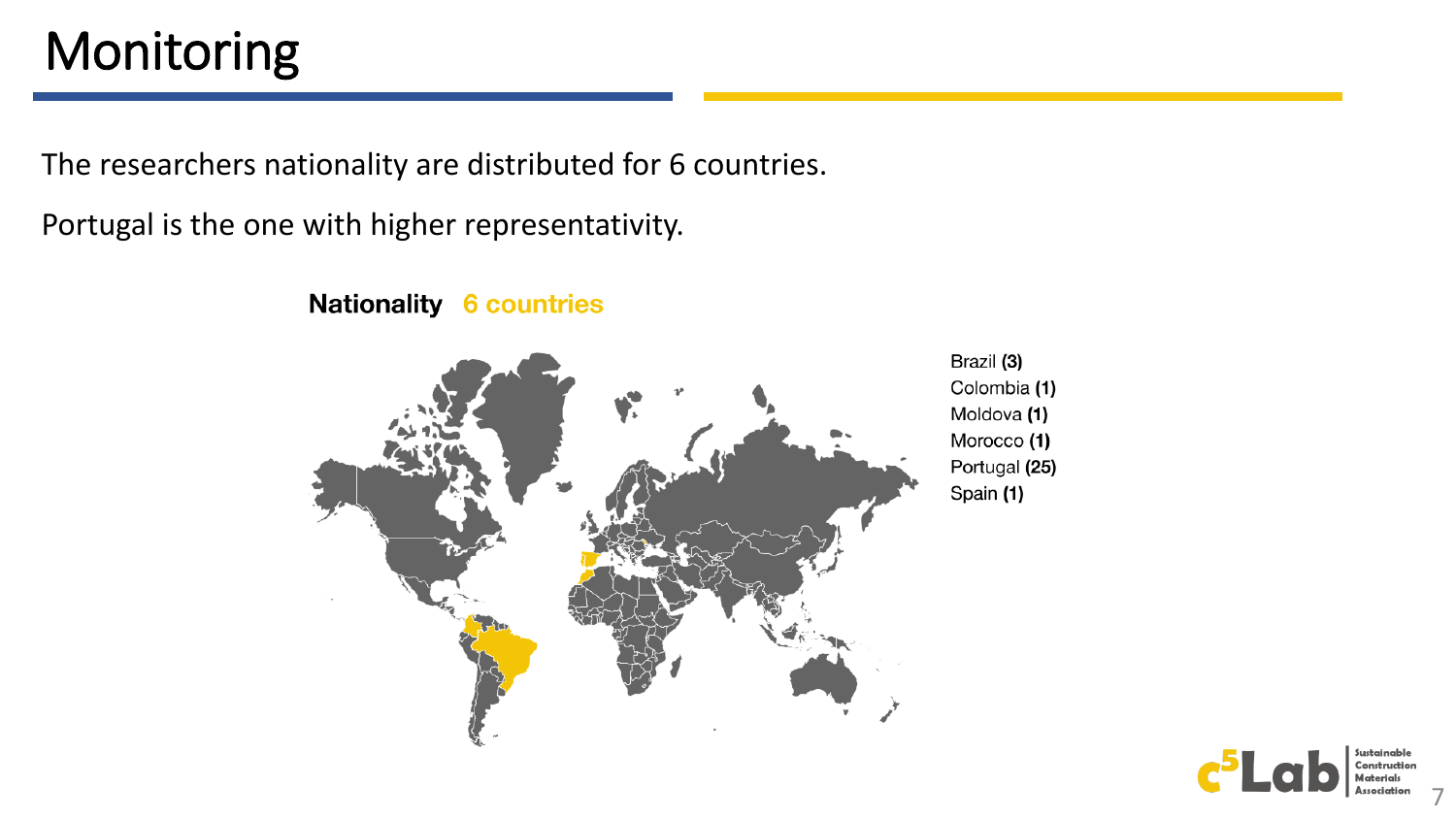## PLAN GOALS

Bearing in mind the importance of Gender Equality, **c <sup>5</sup>Lab** presents its Equality Plan for 2022, aiming to achieve effective equality of treatment and opportunities regardless of gender, promoting the elimination of gender discrimination, and fostering balance between personal, family and professional life. The plan covers the areas included in the above-mentioned order, which are the following:

- Equal employment access
- Equality in working conditions
- Equal pay
- Balance between professional activity and personal and family life

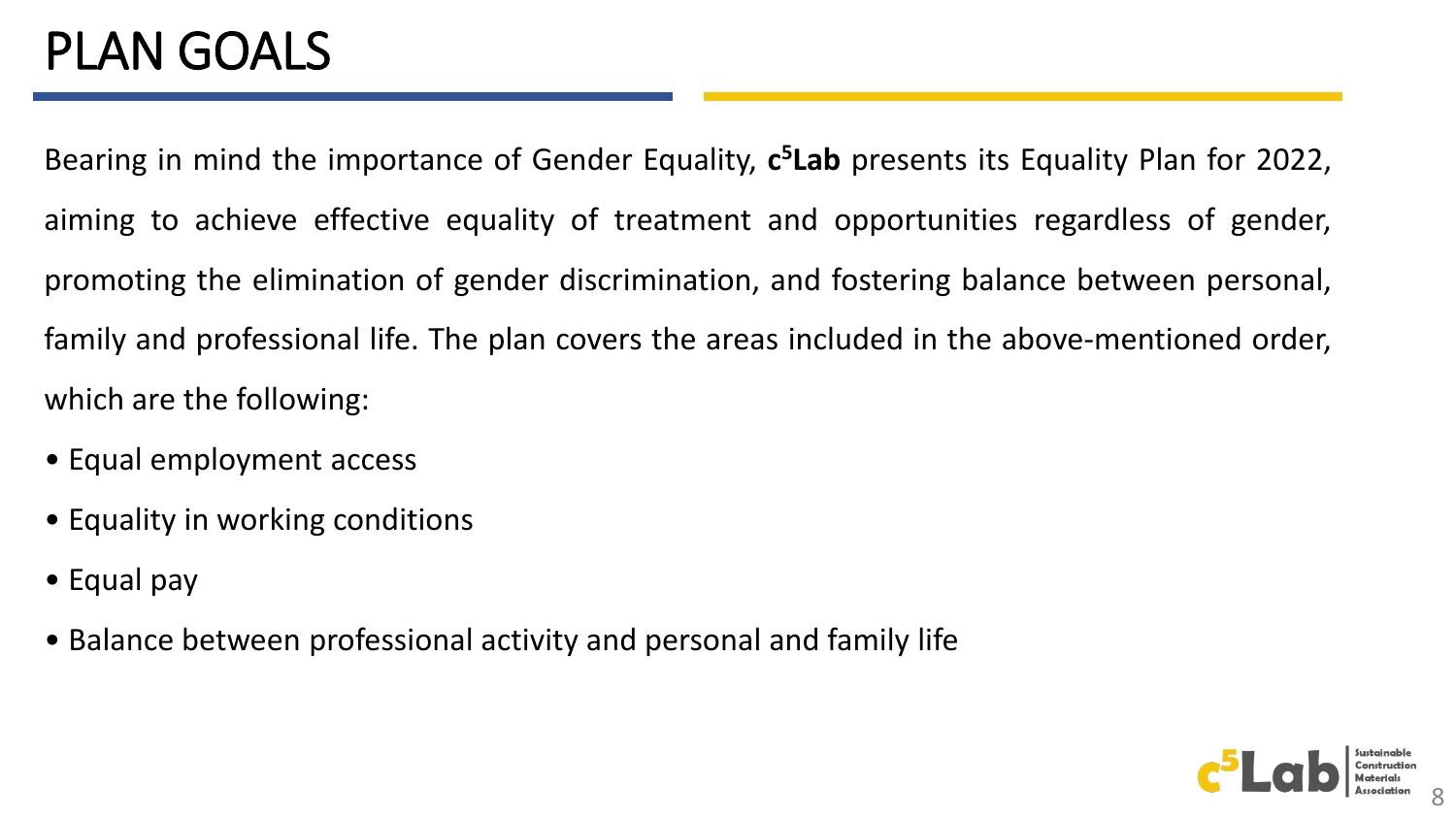## Focus Areas

| <b>Focus Areas</b>                                                           | <b>Goals</b>                                                                                     | <b>Measures</b>                                                                                                                                                                                                             |
|------------------------------------------------------------------------------|--------------------------------------------------------------------------------------------------|-----------------------------------------------------------------------------------------------------------------------------------------------------------------------------------------------------------------------------|
| <b>Equal employment access</b>                                               | Contribute to a fair and objective<br>selection and recruitment process<br>regardless of gender. | Selection and recruitment interviews<br>on non-gender-biased selection and<br>recruitment procedures.                                                                                                                       |
| <b>Equality in working conditions</b>                                        | Ensure a fair and objective<br>assessment process regardless of<br>gender.                       | Promote plans for the development<br>of management and skills of<br>employees, regardless of gender.                                                                                                                        |
| Equal pay                                                                    | Ensure principle of equal pay for<br>equal work or work of equal value                           | Adjust remuneration to the new<br>salary model ensuring salary equity.                                                                                                                                                      |
| <b>Balance between professional</b><br>activity and personal and family life | Promote balance between<br>employees' professional and family<br>and personal lives.             | Flexible working practices, ensuring<br>that the company respects the right<br>of employees with family life.<br>Whenever necessary and if possible<br>and compatible with the work, make<br>it possible to work from home. |